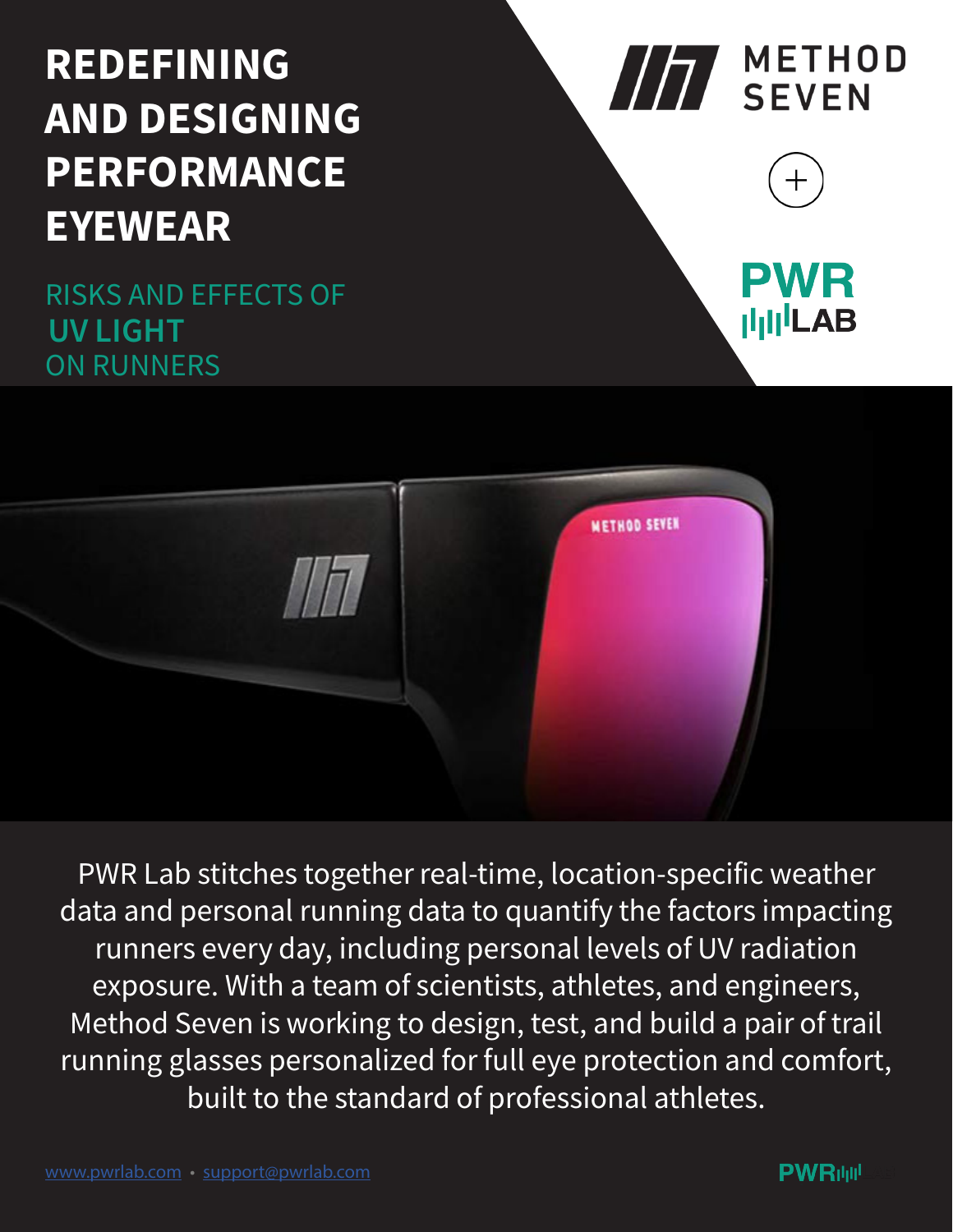# THE MISSION

Temperature, humidity, elevation, sun azimuth, and infrared exposure; These are just a couple of factors that define the atmospheric experience of runners. The atmospheric experience can be thought of as our interactions with the space around us -- the space that we cannot always see but the space that we can feel. In this space lives an invisible danger: light. Light is essential for sight but can be harmful to the eye and cause damage over time.

Method Seven's mission to understand the space between your eyes and your environment begins with studying and measuring the consequences of light, and PWR Lab's data driven insights surrounding the sport of running facilitates Method Seven's mission. Using atmospheric data and PWR Lab's runner specific data, the levels of exposure to harmful sources of light can be measured and applied to drive innovation and build a product to the everyday needs of trail runners.

UV light, or ultraviolet light, is a type of radiation emitted from the sun that is invisible to the naked eye. It is the light that makes black-light posters glow and is responsible for summer sunburns. However, too much exposure to UV radiation is damaging to living tissues and can have serious consequences, especially for your eyes. Two types of UV light in particular, UV-A and UV-B, reach the groundlevel, and overexposure can lead to blurred vision, sensitivity to light, excessive tearing, and blindness. Individual exposure to these types of light is dependent on many factors, including time outside, geography, elevation, cloud cover, and ozone concentration. A person's UV dose, or energy absorbed over time, is cumulative and builds overtime, meaning risk increases as exposure increases.

PWR Lab has the means and expertise to interpret, measure, and analyze these factors affecting runners. PWR Lab collects running data by tracking runners' individual metrics over the duration of their run, including latitude, longitude, elevation, time, mileage, UV exposure and many more. Using data and research from PWR Lab, Method Seven has set out to design a pair of sunglasses for athletes who train under the sun to ensure their protection and longevity.

#### COUNTY LEVEL UV EXPOSURE DATA FOR U.S.

UV Exposure measured in Watt-hours per square meter through June 2020



### **WHAT IS UV?**

Every time you step outside, you are exposed to a range of radiation energy from the sun, and certain types in particular pose a risk. Ultraviolet light refers to a part of the electromagnetic spectrum between visible light and X-rays. UV rays have a wavelength between 10 and 400 nanometers, which is a shorter wavelength than visible light thus making UV light invisible to the human eye. UV rays can pass through clouds and reflect off of surfaces, making exposure unavoidable.

#### TYPES OF UV :::::<br>::::::<br>::::::

UV light is categorized into three different subtypes.

- UV-A (320-400 nm) is the UV light with the longest wavelength, and is more commonly known as "black light." UV-A rays are closer to visible light rays and can pass through the eye's cornea and reach the lens. Overexposure can cause damage to the central vision and has been linked to cataracts and macular degeneration.
- UV-B rays (290-320nm) have shorter wavelengths and higher energy levels relative to UV-A rays. UV-B is partially absorbed by the ozone layer, but about 5 percent reach the ground and can cause damage to the cornea and the lens on the front of the eye.
- UV-C rays (100-290nm) have the highest energy out of the three types of UV rays and are extremely harmful. However, almost all UV-C rays are absorbed by Earth's atmosphere and do not reach

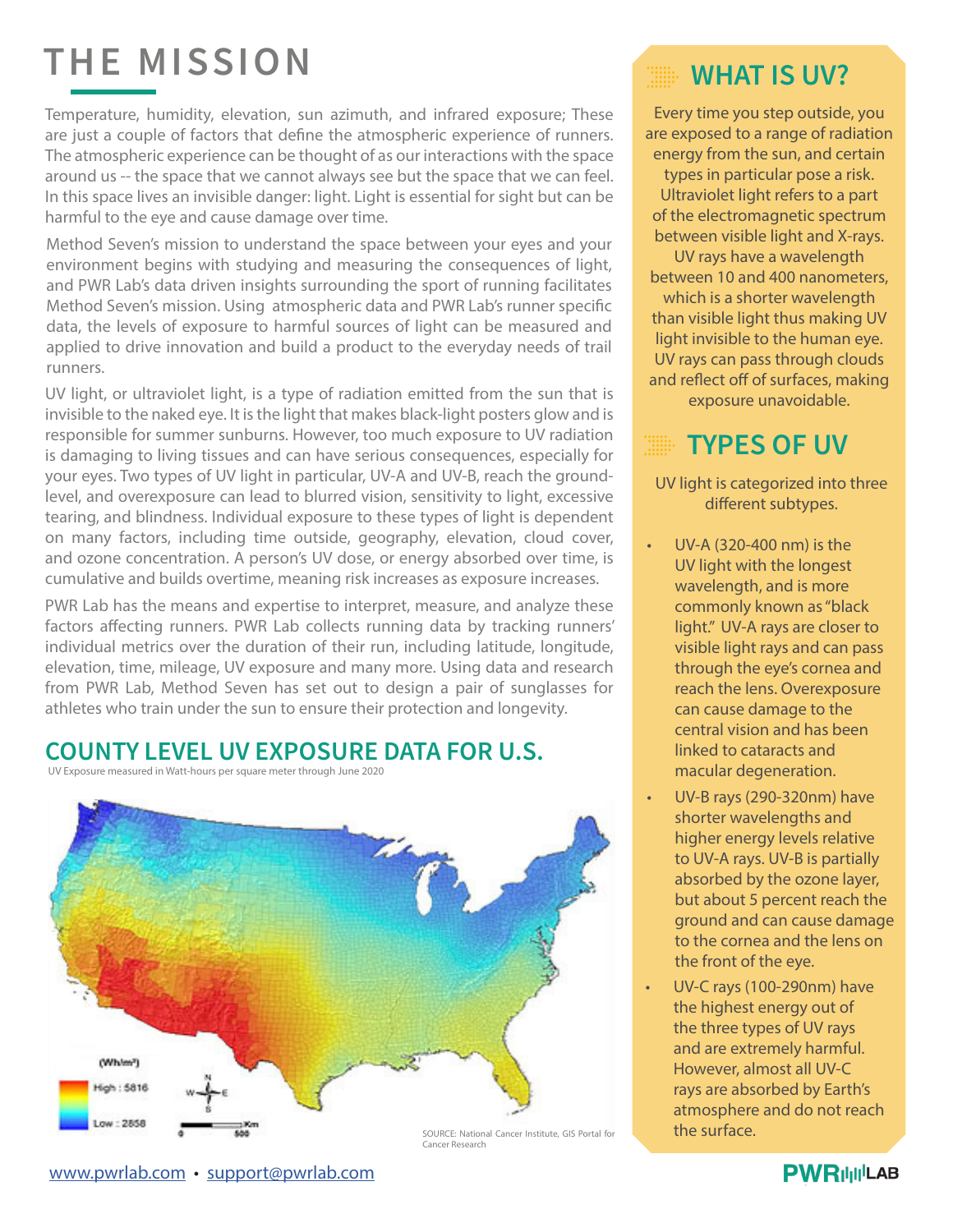## THE PROCESS



Pictured above is Avery Collins, a professional ultra runner from Silverton, Colorado

"People are exposed to harmful doses of UV and unknowingly affected until it causes injury. While exposure to these rays is inevitable, the dangers themselves are not."

With a goal to develop a product fine-tuned for trail runners, Method Seven recruited the help of Avery Collins, a professional runner from Silverton, Colorado. Collins has been trail running for about 9 years, and also spends his free time under the beating sun, whether it be snowboarding or hiking. Collins has long been aware of the need to protect his skin from UV. Recently, though, he has become increasingly concerned about the impact of UV on his eyes as well.

Like most people, Avery Collins knew the basics of UV protection; wear sunscreen and don't stare directly at the sun. As an athlete outside year round, Collins lives with sunglasses on and he always assumed that they were protecting him from any and all dangers to his eyes. It wasn't until his partnership with Method Seven that he began to understand his usual trail glasses were not protecting his eyes from harmful UV rays. His frequent training and exposure to the sun were putting him at risk for serious eye damage.

Collins' journey with Method Seven started with an important realization: people are exposed to harmful doses of UV and unknowingly affected until it causes injury. While exposure to these rays is inevitable, the dangers themselves are not. In order to preemptively address his own problem and the potential problem of millions of other runners, Collins joined the Method Seven and PWR Lab team to design, test, and develop a long term solution using data and experience.

With the help of PWR Lab's running metrics and weather data, Method Seven is measuring the atmospheric experience of runners to understand the risks and effects of UV light. PWR Lab stitches together real-time, location-specific weather data and personal running data to quantify the factors impacting runners every day, including personal levels of UV radiation exposure. With a team of scientists, athletes, and engineers, Method Seven is working to design, test, and build a pair of trail running glasses personalized for full eye protection and comfort, built to the standard of professional athletes.

### APPLYING THE DATA

In order to understand the UV dangers that runners are exposed to, PWR Lab measures weather data and running data.

- Geographic location
- **Elevation**
- Cloud coverage
- UV intensity
- Ozone concentration
- Historical weather patterns
- Time of day
- Duration of run

PWR Lab uses data from GPS wearable devices and machine learning to measure data from these catagoies. The analysis and layering of this data drives research and innovation. Studied alongside UV exposure, PWR Lab's running data is the key to quantifying personal UV exposure and understanding the risks that runners face when exposed to these harmful rays.